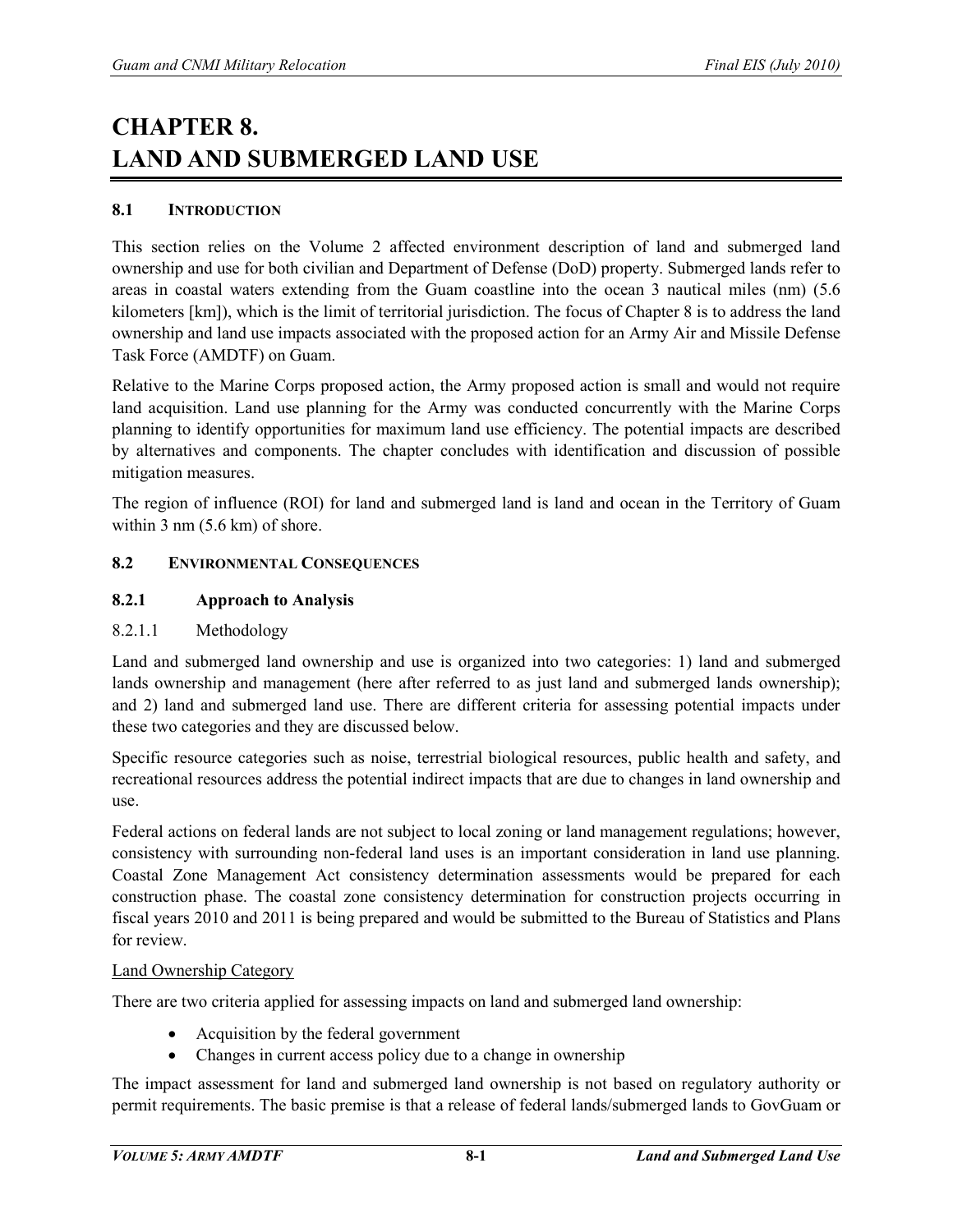individuals have beneficial impacts on the new landowners. Conversely, the acquisition of land by the federal government may be considered a beneficial or an adverse impact depending on the perspective of the individual landowner. Owners who are interested in selling land to the federal government would presumably perceive the federal acquisition as a beneficial impact, whereas owners who are not interested in selling would presumably perceive the federal acquisition as an adverse impact. Owners who do not want to sell their property (or relocate) are likely to consider an involuntary acquisition or relocation as an adverse impact even though they are properly compensated. Until the land acquisition negotiations are concluded, the impact analysis assumes a significant adverse impact on an individual landowner. There are exceptions to this rule, such as in the case of acquisition of non-possessory affirmative easements for utilities or other rights-of-way.

The Navy is required to comply with federal land acquisition law and regulations, which includes the requirement to offer just compensation to the owner, to provide relocation assistance services and benefits to eligible displaced persons, to treat all owners in a fair and consistent manner, and to attempt first, in all instances, acquisition through negotiated purchase. A more detailed discussion of the land acquisition process is described in Volume 9, Appendix F, Socioeconomic Impact Assessment Study, Section 5.2.6.

### Land Use Category

There are two criteria applied for assessing impacts on land and submerged land use:

- Consistency with current or documented planned land and submerged land use
- Access restriction on DoD lands

### *Land Use Criterion 1: Consistency with current or documented planned land use*

Land use plans are intended to guide future development. Potential adverse land use impacts would result from proposed land uses which are inconsistent with the existing land use, planned land use, or if vacant land and open space is developed. Potential adverse impacts would also result from incompatible changes in use within submerged lands.

Federal actions on federal lands and submerged lands are subject to Base Command approval, but are not required to conform to state/territory land use plans or policies. The proposed action alternatives of this EIS have been developed in consultation with Base Command planners and approved by Base Commands. As a result, a finding of no impacts would occur.

Proposed land uses on newly acquired lands would have an adverse impact if inconsistent with existing or proposed land uses at that site. Similarly, a change in use within non-DoD submerged land could have an adverse impact. The test for significance is qualitative and concerns the related degree of incompatibility. For example, proposed military housing would be consistent with existing or planned civilian residential communities, and would not adversely impact land use. A proposed industrial facility in an area designated for public park use would be a significant adverse impact, while the same facility in an area designated for heavy commercial land use would have no significant adverse impact.

While proposed land use under the alternatives may be consistent with existing land use, potential adverse impacts may arise due to changes in land use intensity (e.g., a training range use increasing from once monthly to daily). Intensity of land use is an important consideration. The resultant potential impacts on other resource categories are the criteria for significance; therefore, it is discussed in those other resource chapters. Intensity in land use is mentioned in this chapter, but is not assigned specific significance criteria.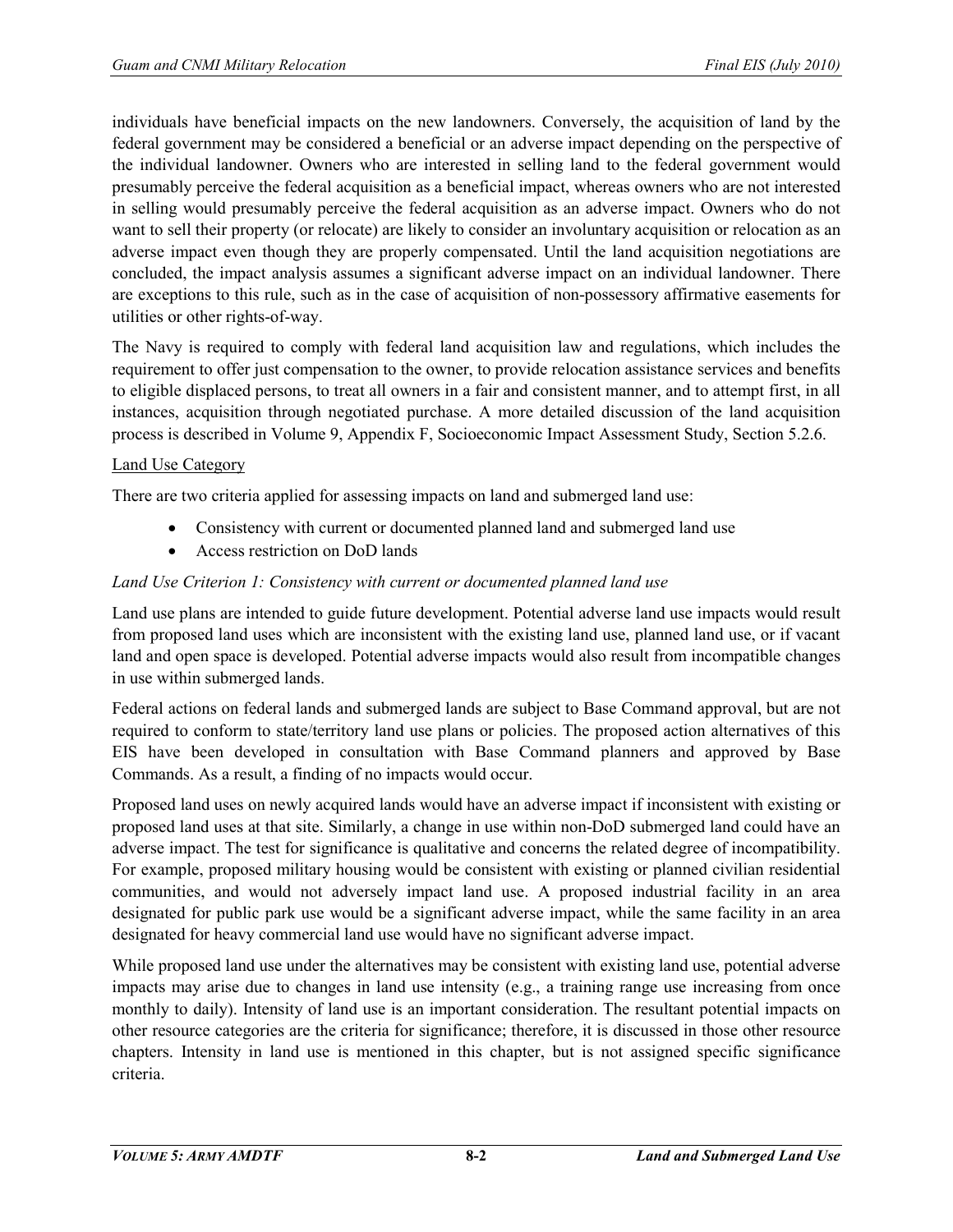*The land use impact analysis is based on operational impacts. The assumption is that land use impacts are long-term, although they would be initiated in the short-term construction phase. The construction staging and disturbed area would be situated on previously disturbed land or within the project footprint. The construction phase impacts for land ownership and use are described as not applicable. Land Use Criterion 2: Restrictions on access*

Additional restrictions on public access would be a potential adverse impact. The test for significance is subjective and based on the geographic area affected, the schedule or timing of the access restrictions (permanent or occasional), and the population affected.

Farmland Protection Policy ActThe Farmland Protection Policy Act (FPPA) (Public Law 97-98, 7 USC 4201 and 7 CFR 658) is intended for federal agencies to: 1) identify and take into account the potential adverse effects of federal programs on the preservation of farmland land; and 2) consider alternative actions, as appropriate, that could lessen such adverse effects; and assure that such federal programs, to the extent practicable, are compatible with state, unit of local government, and private programs and policies to protect farmland. The FPPA addresses prime and important farmlands. Consistency with FPPA was a land use significance criterion in the Draft EIS, but was removed for the Final EIS. In the interval between the two EISs, the Navy determined that the Guam and CNMI Military Relocation is exempt from FPPA regulations because the action is undertaken by a Federal Agency for national defense purposes (section 1547[b] of the Act, 7 U.S.C. 4208[b]). Although consistency with FPPA is not a criterion for analysis, impacts to agricultural use are assessed in this EIS in conjunction with impacts to other land uses, such as residential or urban.

# 8.2.1.2 Issues Identified During Public Scoping Process

As part of the analysis, concerns relating to land ownership and use that were mentioned by the public, including regulatory stakeholders, during scoping meetings were addressed. The following are public, including regulatory agency, preferences:

- No increases in federal land ownership (although some land owners were interested in selling)
- No re-acquisition of lands that have been or are in the process of being released by the federal government
- All land uses proposed on federal land should be consistent with GovGuam land use plans. Specifically, civilian housing should not be adjacent to industrial or training uses on the Base (Yigo and Dededo were areas of concern)
- Federal government release of South Finegayan and Andersen South
- Current public rights-of-way retained

There was concern that the Army AMDTF would be located at Barrigada and be incompatible with surrounding uses. Presumably, the concern was the siting of missile launch and other operational facilities, not for family housing and community support.

# **8.2.2 Headquarters/Housing Alternatives**

This description of environmental consequences addresses all components of the proposed actions for the Army AMDTF. This includes the headquarters/housing component and the munitions storage component, each of which has three alternatives. A full analysis of each alternative is presented beneath the individual headings of this chapter. The weapons emplacement component has four alternatives. Detailed information on the weapons emplacements is contained in a Classified Appendix (Appendix L). A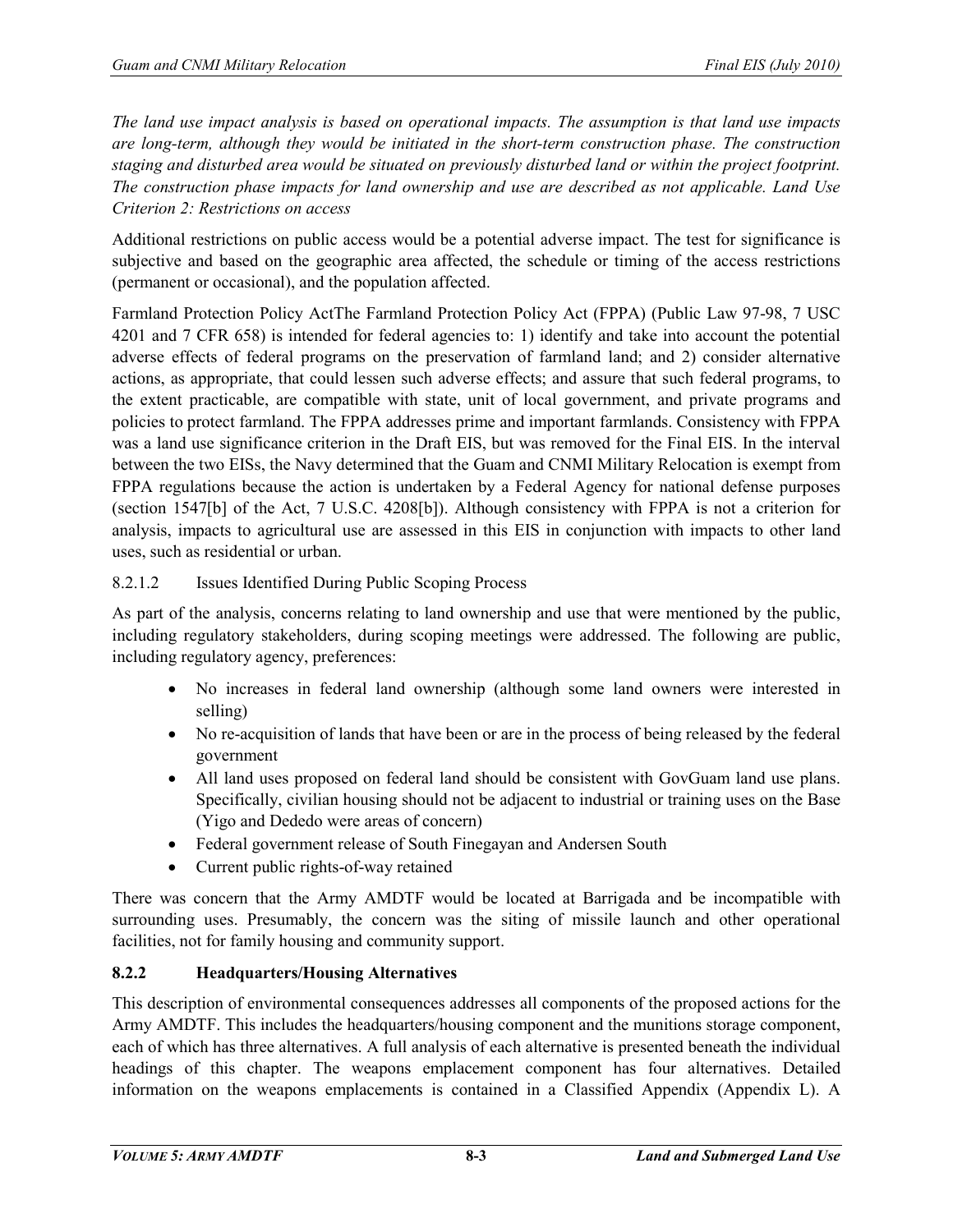summary of impacts specific to each set of alternatives (including an unclassified summary of weapons emplacement impacts) is presented at the end of this chapter.

### 8.2.2.1 Headquarters/Housing Alternative 1 (Preferred Alternative)

Alternative 1 would have the AMDTF co-located with the Marine Corps at Naval Computer and Telecommunications Station (NCTS) and South Finegayan.

#### North

### *NCTS Finegayan*

*Construction.* The land use and land ownership impacts could be discussed under construction or operation. Since the impacts would be long-term, the changes in land use and ownership are described under operation.

*Operation.* Existing DoD land would be used so there would be no change in land ownership. The proposed land use is consistent with current and proposed land use, and there would be no new restriction on access. Consequently, there would be no impacts to land ownership or use.

#### *South Finegayan*

*Construction.* The land use and land ownership impacts could be discussed under construction or operation. Since the impacts would be long-term, the changes in land use and ownership are described under operation.

*Operation.* Existing DoD land would be used, therefore, there would be no change in land ownership. The proposed land use is consistent with current and proposed land use, and there would be no new restriction on access. Consequently, there would be no impacts to land ownership or use.

### Central

### *Navy Barrigada*

*Construction.* The land use and land ownership impacts could be discussed under construction or operation. Since the impacts would be long-term, the changes in land use and ownership are described under operation.

*Operation.* Under Alternative 1, no operational activities for the Army AMDTF would occur at Navy Barrigada. Therefore, there would be no land ownership or use impacts from operation.

#### *Air Force Barrigada*

*Construction.* The land use and land ownership impacts could be discussed under construction or operation. Since the impacts would be long-term, the changes in land use and ownership are described under operation.

*Operation.* Under Alternative 1, no operational activities for the Army AMDTF would occur at Air Force Barrigada. Therefore, there would be no land ownership or use impacts from operation.

### Alternative 1 Proposed Mitigation Measures

No impacts to land and submerged land ownership or use were identified under Alternative 1; therefore, no mitigation is necessary or proposed.

#### 8.2.2.2 Headquarters/Housing Alternative 2

Alternative 2 would have the AMDTF located at Navy Barrigada.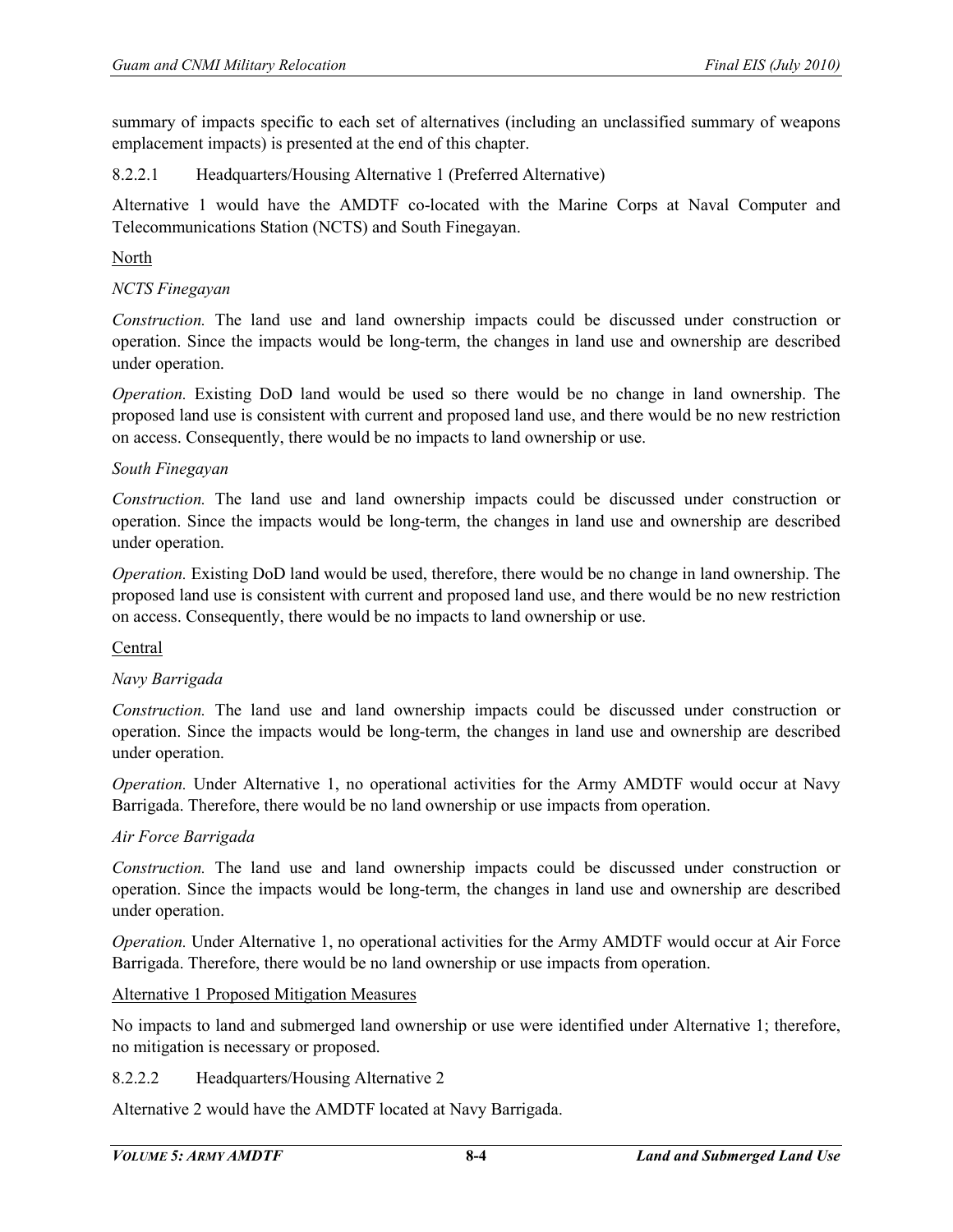North

### *NCTS Finegayan*

*Construction.* The land use and land ownership impacts could be discussed under construction or operation. Since the impacts would be long-term, the changes in land use and ownership are described under operation.

*Operation.* Under Alternative 2, no operational activities for the Army AMDTF would occur at NCTS Finegayan. Therefore, there would be no land ownership or use impacts from operation.

## *South Finegayan*

*Construction.* The land use and land ownership impacts could be discussed under construction or operation. Since the impacts would be long-term, the changes in land use and ownership are described under operation.

*Operation.* Under Alternative 2, no operation activities for the Army AMDTF would occur at South Finegayan. Therefore, there would be no land ownership or use impacts from operation.

## Central

## *Navy Barrigada*

*Construction.* Existing DoD land would be used; therefore, there would be no change in land ownership. The proposed land use is consistent with current and proposed land use, and there would be no new restriction on access. Consequently, there would be no impacts to land ownership or use.

*Operation.* Existing DoD land would be used so there would be no change in land ownership. Vacant land and open space would be replaced with housing and community service facilities on DoD land. The housing and community service facilities would be compatible with the existing Navy golf course, NCTS Finegayan, and Army administrative facilities. The proposed development on the boundary of Navy Barrigada is consistent with adjacent residential communities. Consequently, there would be no impacts to land ownership or use.

### *Air Force Barrigada*

*Construction.* Under Alternative 2, no construction activities for the Army AMDTF would occur at Air Force Barrigada. Therefore, there would be no land ownership or use impacts from construction.

*Operation.* Under Alternative 2, no operation activities for the Army AMDTF would occur at Air Force Barrigada. Therefore, there would be no land ownership or use impacts from operation.

### Alternative 2 Proposed Mitigation Measures

No impacts to land and submerged land ownership or use were identified under Alternative 2; therefore, no mitigation is necessary or proposed.

# 8.2.2.3 Headquarters/Housing Alternative 3

Alternative 3 would have the AMDTF co-located with the Marine Corps at NCTS Finegayan, Navy Barrigada, and Air Force Barrigada.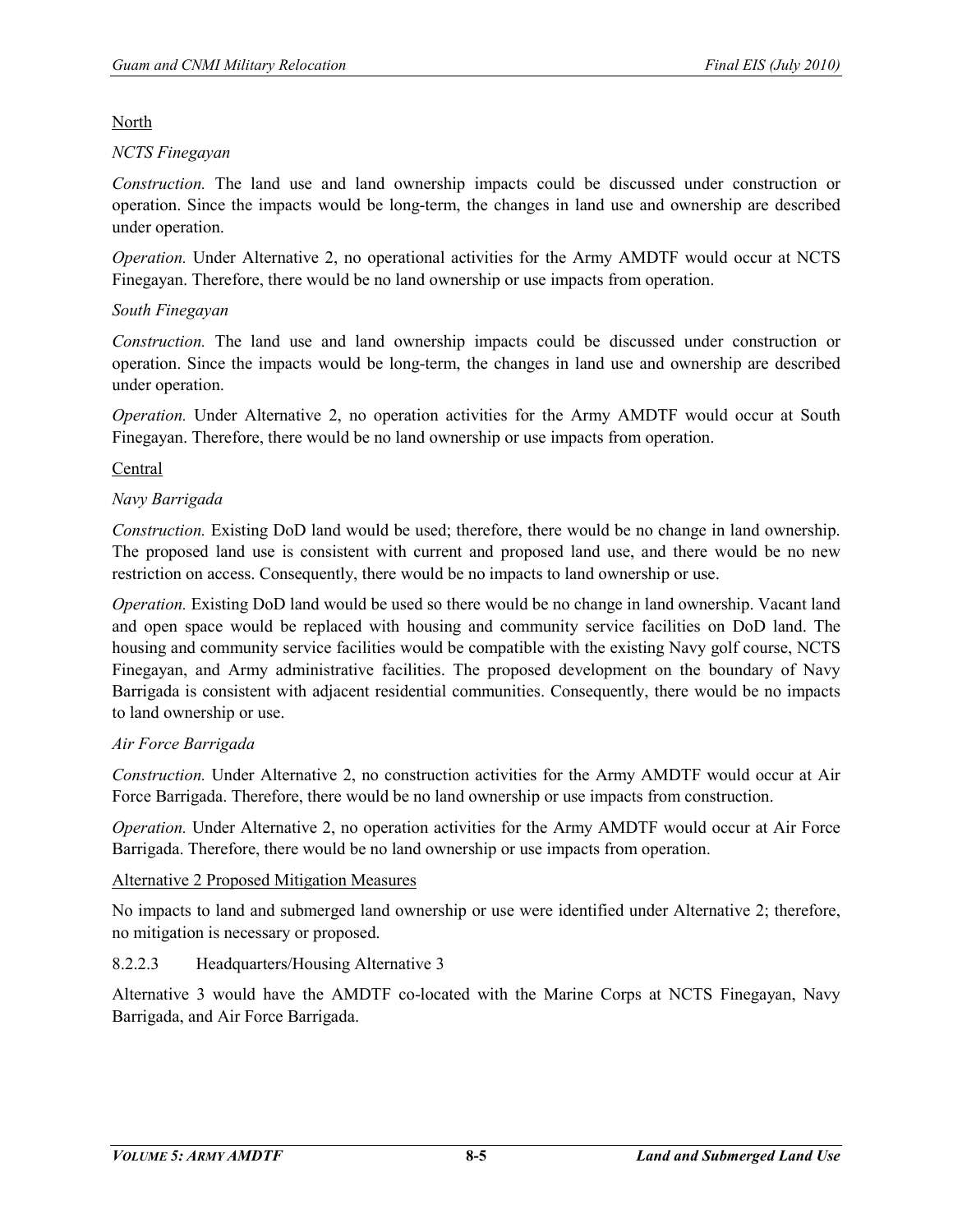North

## *NCTS Finegayan*

*Construction.* The land use and land ownership impacts could be discussed under construction or operation. Since the impacts would be long-term, the changes in land use and ownership are described under operation.

*Operation.* Existing DoD land would be used; therefore, there would be no change in land ownership. The proposed land use is consistent with current and proposed land use, and there would be no new restriction on access. Consequently, there would be no impacts to land ownership or use.

## *South Finegayan*

*Construction.* The land use and land ownership impacts could be discussed under construction or operation. Since the impacts would be long-term, the changes in land use and ownership are described under operation.

*Operation.* Under Alternative 3, no operation activities for the Army AMDTF would occur at South Finegayan. Therefore, there would be no land ownership or use impacts from operation.

## Central

## *Navy Barrigada*

*Construction.* The land use and land ownership impacts could be discussed under construction or operation. Since the impacts would be long-term, the changes in land use and ownership are described under operation.

*Operation.* Existing DoD land would be used; therefore, there would be no change in land ownership. Vacant land and open space would be replaced with housing and community service facilities on DoD land. The housing and community service facilities would be compatible with the existing Navy golf course, NCTS Finegayan, and Army administrative facilities. The proposed development on the boundary of Navy Barrigada is consistent with adjacent residential communities. Consequently, there would be no impacts to land ownership or use.

# *Air Force Barrigada*

*Construction.* The land use and land ownership impacts could be discussed under construction or operation. Since the impacts would be long-term, the changes in land use and ownership are described under operation.

*Operation.* Under Alternative 3, no operation activities for the Army AMDTF would occur at Air Force Barrigada. Therefore, there would be no land ownership or use impacts from operation.

### Alternative 3 Proposed Mitigation Measures

No impacts to land and submerged land ownership or use were identified under Alternative 3; therefore, no mitigation is necessary or proposed.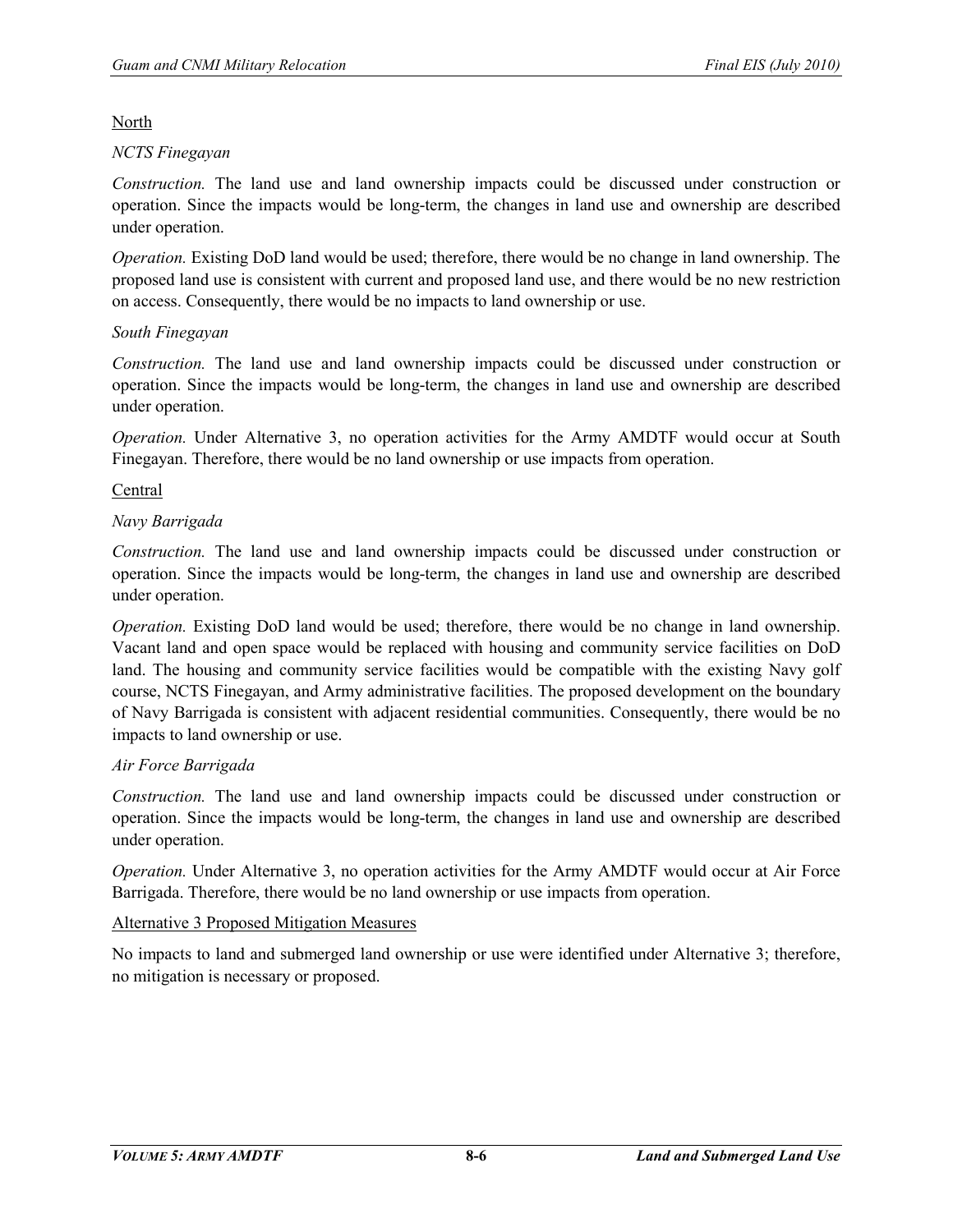## **8.2.3 Munitions Storage Alternatives**

## 8.2.3.1 Munitions Storage Alternative 1 (Preferred Alternative)

Two magazines would be demolished and replaced with eight climate controlled earth-covered magazines (ECMs) and/or modular storage magazines (MSMs) DoD land within the Munitions Storage Area (MSA) 1 at Andersen AFB.

## Construction

The land use and land ownership impacts could be discussed under construction or operation. Since the impacts would be long-term, the changes in land use and ownership are described under operation.

## **Operation**

Existing DoD land would be used; therefore, there would be no change in land ownership. The new ECMs would not alter the existing Explosive Safety Quantity Distance (ESQD) arcs generated by the existing ECMs thus they would not result in a change in consistency with current or documented land use. There would be no new restrictions on access. Consequently, there would be no impacts to land ownership or use.

## 8.2.3.2 Munitions Storage Alternative 2

Existing conditions do not vary between the three munitions storage alternatives at MSA 1. Therefore, impacts for Munitions Storage Alternative 2 are identical to those described for Munitions Storage Alternative 1.

## 8.2.3.3 Munitions Storage Alternative 3

Existing conditions do not vary between the three munitions storage alternatives at MSA 1. Therefore, impacts for Munitions Storage Alternative 3 are identical to those described for Munitions Storage Alternative 1.

# **8.2.4 Weapons Emplacement Alternatives**

Detailed information on the weapons emplacements is contained in a Classified Appendix (Appendix L). Adacent USFWS and private properties on the north and west coast would not be impacted by the weapons emplacement. An unclassified summary of impacts specific to each set of alternatives is presented at the end of this chapter.

### **8.2.5 No-Action Alternative**

Under the no-action alternative, the Army AMDTF would not be established on Guam. No construction or operation would occur. Existing operations on Guam would continue; therefore, the no-action alternative would have no impact on land or submerged land ownership or use on Guam.

# **8.2.6 Summary of Impacts**

Tables 8.2-1, 8.2-2 and 8.2-3 summarize the potential impacts of each major component – headquarters/housing, munitions storage, and weapons emplacement, respectively. A text summary is provided below. The land use impact analysis is based on operational impacts. The assumption is that land use impacts are long-term, although they would be initiated in the short-term construction phase. The construction staging and disturbed area would be situated on previously disturbed land or within the project footprint. The construction phase impacts for land ownership and use are described as not applicable.